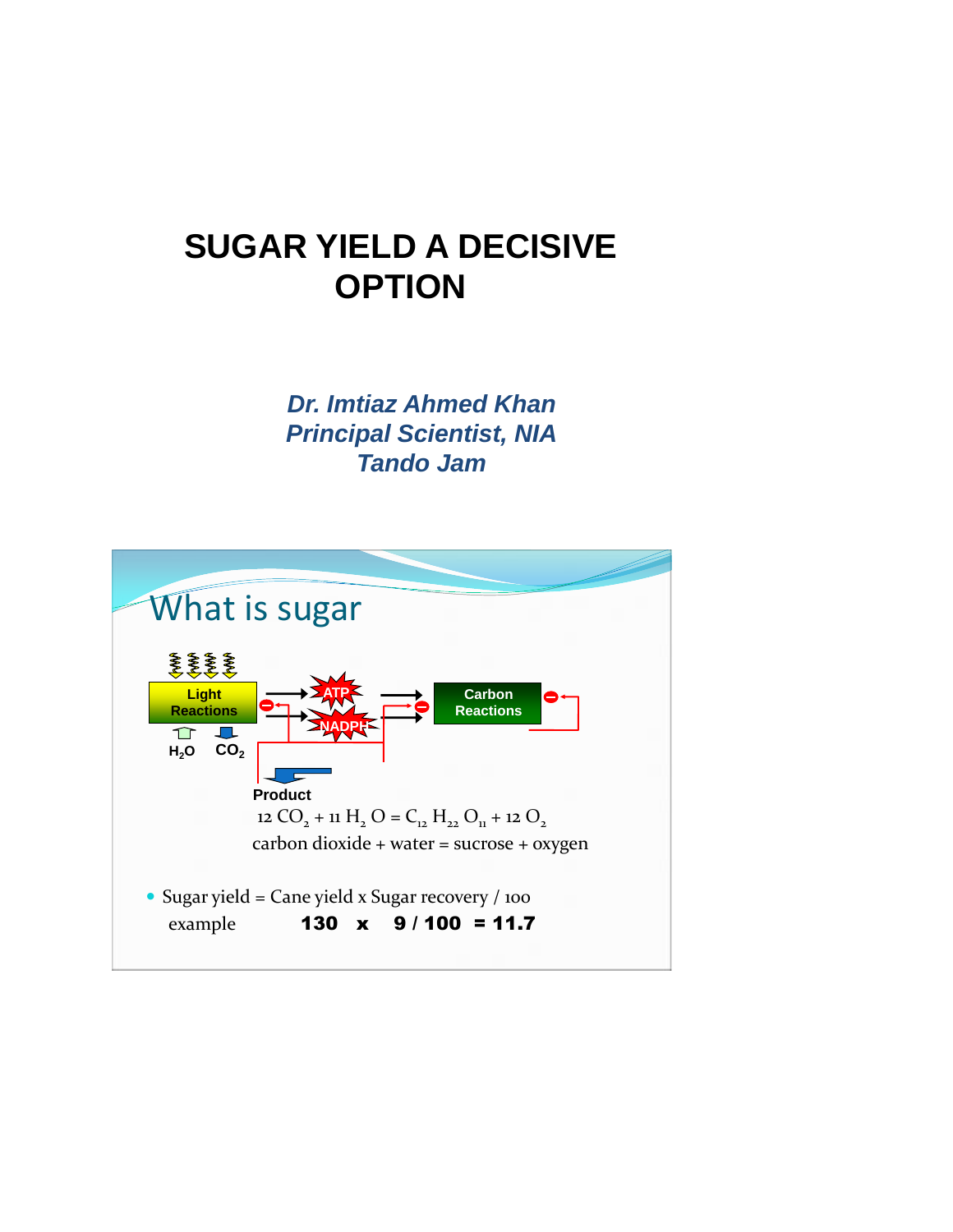## **CURRENT SENERIO**

|         | cane<br>price | sugar    |         |
|---------|---------------|----------|---------|
| Year    | (40kg)        | price/kg | % value |
| 2000-01 | 36            | 22       | 61.11   |
| 2003-04 | 43            | 25       | 58.14   |
| 2005-06 | 60            | 33       | 55.00   |
| 2008-09 | 81            | 43       | 53.09   |
| 2009-10 | 102           | 63       | 61.76   |
| 2011-12 | 154           | 57       | 37.01   |
| 2012-13 | 172           | 55       | 31.98   |

## **Important parameters**

| <b>Clean cane</b>        | ***   |  |
|--------------------------|-------|--|
| Pol %                    | ****  |  |
| <b>Quantity of juice</b> | ***   |  |
| <b>Maturity</b>          | ***** |  |
| Fiber%                   | ***   |  |
| <b>Cane weight</b>       | ****  |  |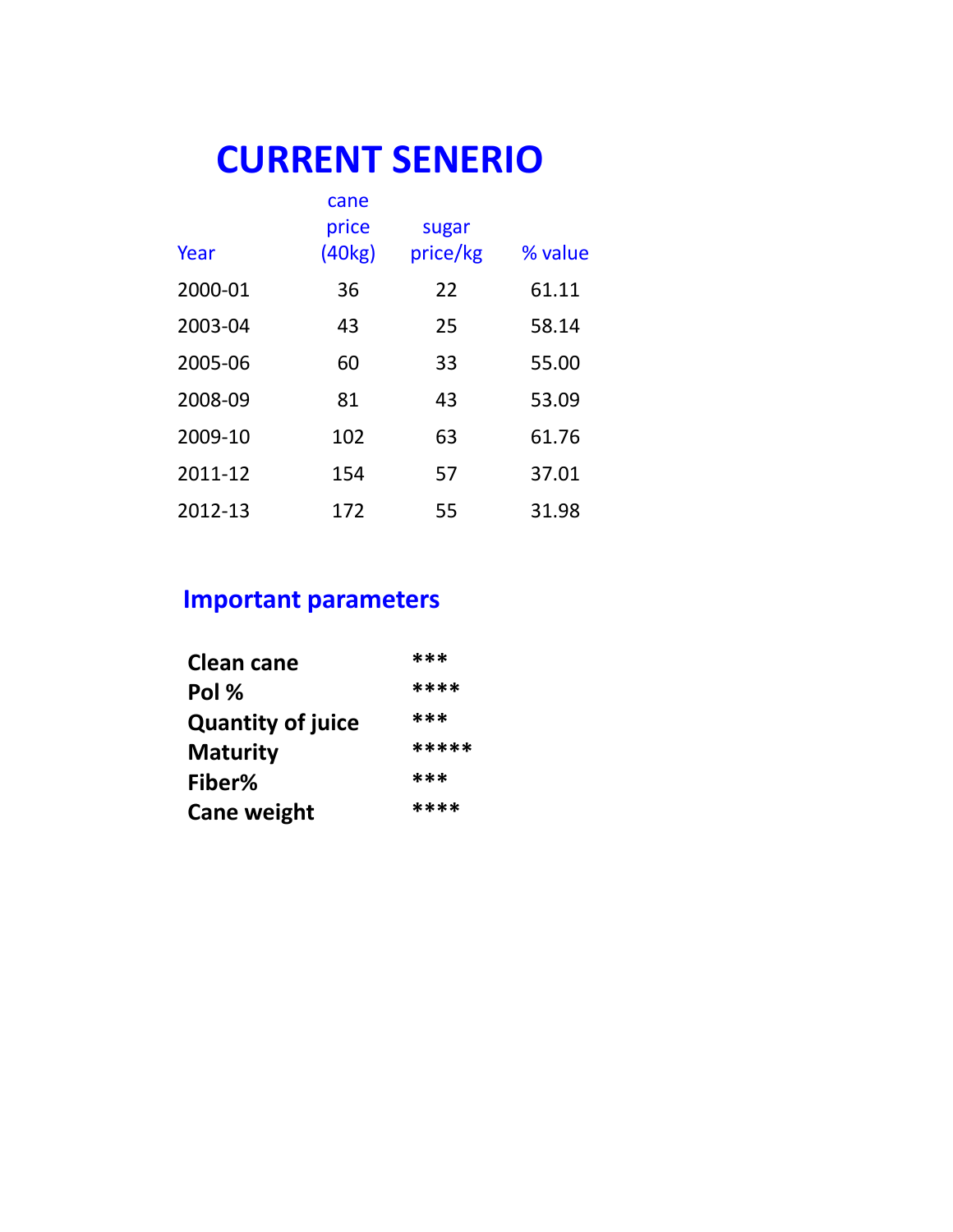#### **Criteria of harvesting of cane at right time:**

#### **Crop Age**

Harvesting is done based on maturity (age) group. Sugar factories give cutting orders to farmers based on crop age. This is not a scientific method since, planting time, crop management practices, weather conditions etc influences maturity.

#### **Visual Symptoms**

Yellowing and drying of leaves, metallic sound of mature canes when tapped, appearance of sugar crystal glistening when a mature cane is cut in a slanting way and held against the sun are some of the visual indices of assessing maturity of cane.

#### **Quality Parameters**

Important sugarcane quality parameters for assessing cane maturity are the juice Brix, pol or sucrose percentage and purity.

•**Brix %:** Brix readings can be separately taken from both top and bottom. A narrow range indicates ripeness of the cane, while a wide difference indicates that the cane is yet too ripe.

•**Juice Sucrose Or Pol Per Cent**: The juice sucrose per cent is the actual cane sugar present in the juice. It is determined by using a Polarimeter or sucrolyser.

•**Purity Coefficient**: cane attained a minimum of 16% sucrose and 85% purity.

•**Reducing Sugars:** The reducing sugars refer to the percentage of other sugars (fructose and glucose) in the juice. A lower reducing sugars value indicates that much of the sugars have been converted into sucrose.

•**Commercial Cane Sugar:** The commercial cane sugar (CCS) refers to the total recoverable sugar percent in the cane.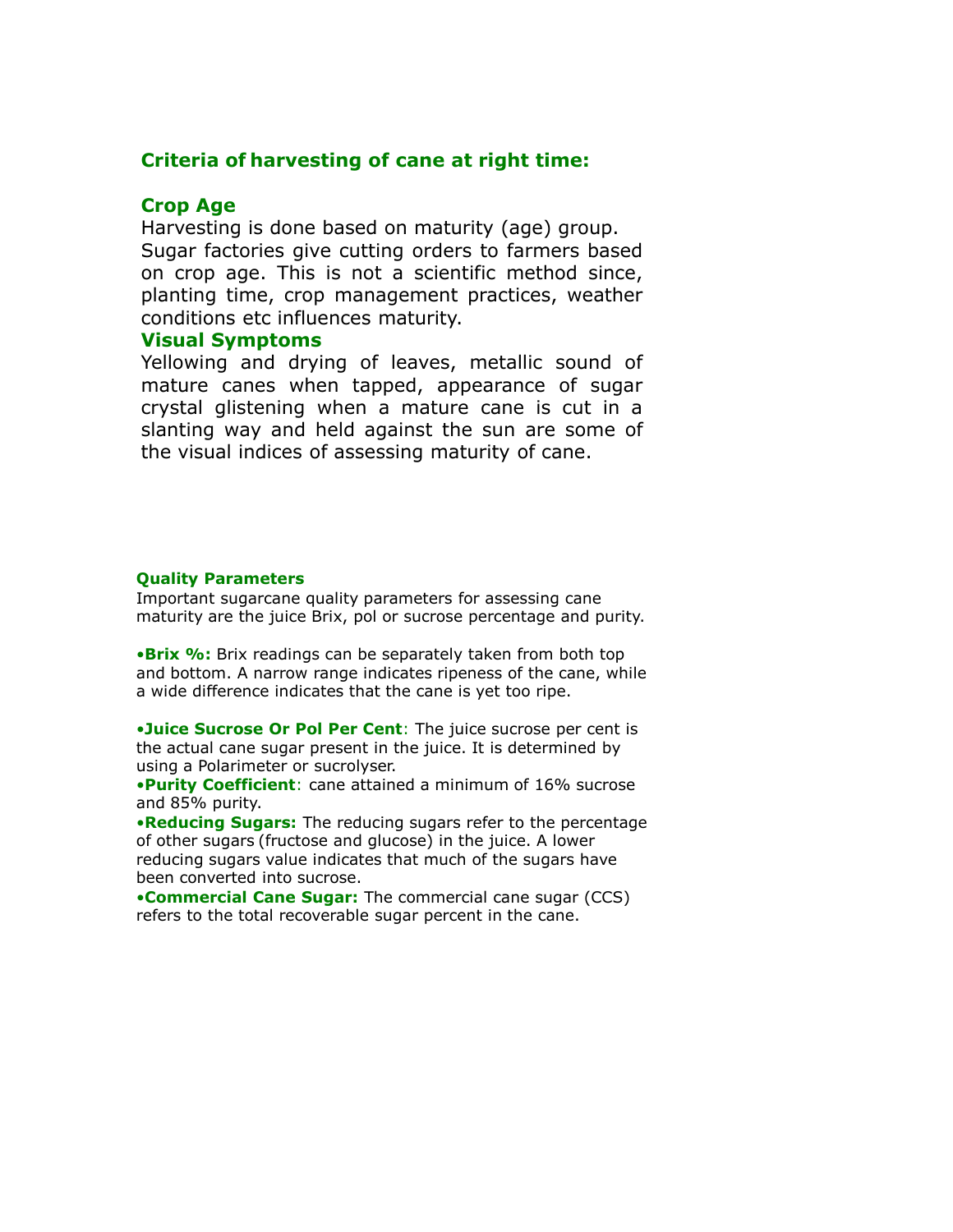

### **How maturity effects the sugar recovery**

|                    | Cane yield (t/ha) | sugar recovery | Sugar yield |
|--------------------|-------------------|----------------|-------------|
| Situation 1        | 148               |                | 10.36       |
| <b>Situation 2</b> | 85                | 12             | 10.2        |
| Situation 3        | 100               | 10             | 10          |